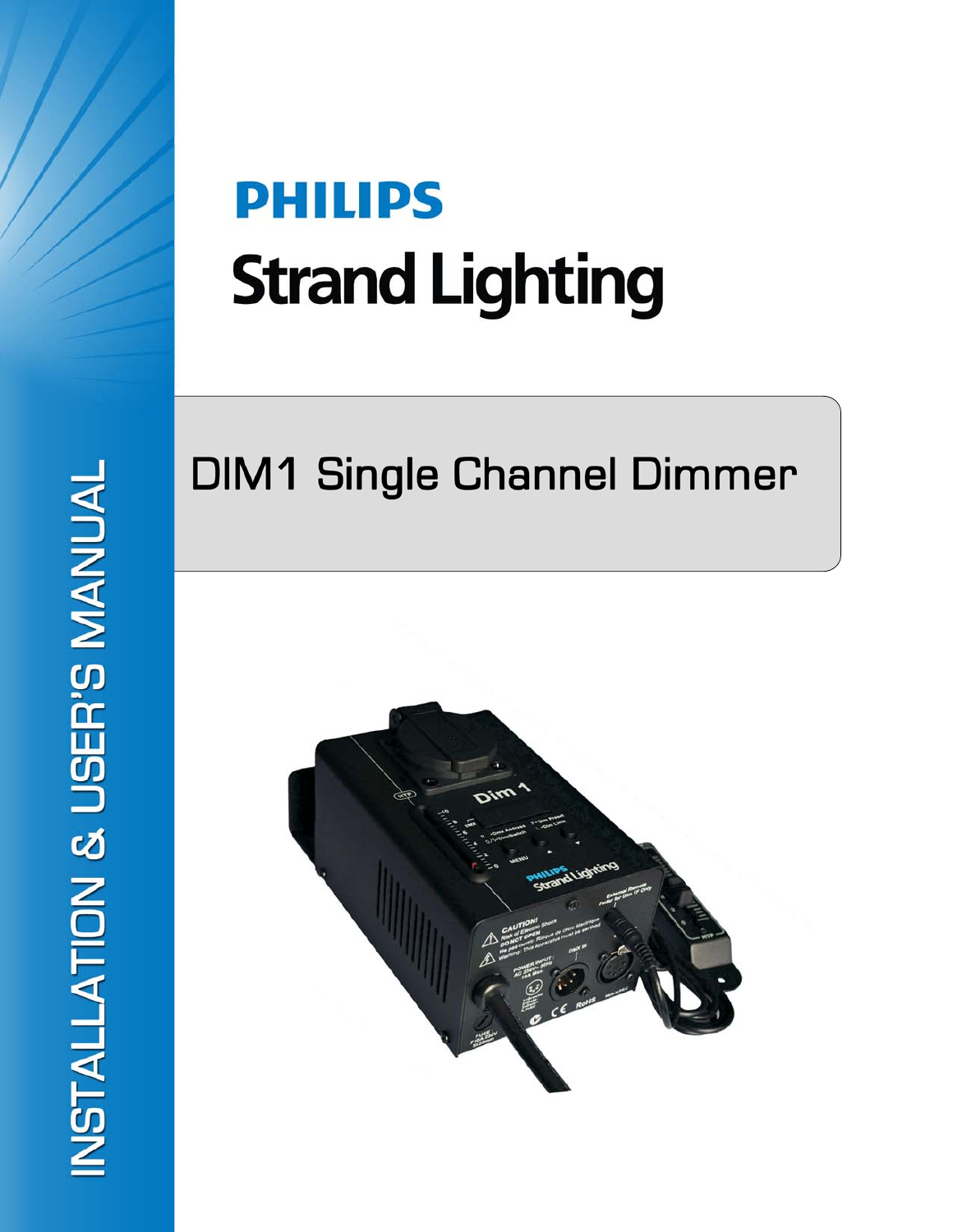#### **Philips Strand Lighting - Dallas**

10911 Petal Street Dallas, TX 75238 Tel: 214-647-7880 Fax: 214-647-8030

#### **Philips Strand Lighting - New York**

267 5th Ave, 4th Floor New York, NY 10016 Tel: 212-213-8219 Fax: 212-532-2593

#### **Philips Strand Lighting - Asia Limited**

Room 6-10, 20/F Delta House 3 On Yiu Street Shatin, N.T. Hong Kong Tel: + 852 2757 3033 Fax: + 852 2757 1767

#### **Philips Strand Lighting - Auckland**

19-21 Kawana Street Northcote, Auckland 0627 New Zealand Tel: +64 9 481 0100 Fax: +64 9 481 0101

#### **Philips Strand Lighting - Europe**

Marssteden 152 Enschede 7547 TD The Netherlands Tel: +31 53 4500424 Fax: +31 53 4500425

**Website**: www.strandlighting.com

The material in this manual is for information purposes only and is subject to change without notice. Philips Strand Lighting assumes no responsibility for any errors or omissions which may appear in this manual. For comments and suggestions regarding corrections and/or updates to this manual, please visit the Philips Strand Lighting web site at www.seleconlight.com or contact your nearest Philips Strand Lighting office.

El contenido de este manual es solamente para información y está sujeto a cambios sin previo aviso. Philips Strand Lighting no asume responsabilidad por errores o omisiones que puedan aparecer. Cualquier comentario, sugerencia o corrección con respecto a este manual, favor de dirijirlo a la oficina de Philips Strand Lighting más cercana.

Der Inhalt dieses Handbuches ist nur für Informationszwecke gedacht, Aenderungen sind vorbehalten. Philips Strand Lighting uebernimmt keine Verantwortung für Fehler oder Irrtuemer, die in diesem Handbuch auftreten. Für Bemerkungen und Verbesserungsvorschlaege oder Vorschlaege in Bezug auf Korrekturen und/oder Aktualisierungen in diesem Handbuch, moechten wir Sie bitten, Kontakt mit der naechsten Philips Strand Lighting-Niederlassung aufzunehmen.

Le matériel décrit dans ce manuel est pour information seulement et est sujet à changements sans préavis. La compagnie Philips Strand Lighting n'assume aucune responsibilité sur toute erreur ou ommission inscrite dans ce manuel. Pour tous commentaires ou suggestions concernant des corrections et/ou les mises à jour de ce manuel, veuillez s'il vous plait contacter le bureau de Philips Strand Lighting le plus proche.

**Note:** Information contained in this document may not be duplicated in full or in part by any person without prior written approval of Philips Strand Lighting. Its sole purpose is to provide the user with conceptual information on the equipment mentioned. The use of this document for all other purposes is specifically prohibited.

> Document Number: **STR-75821** Version as of: **10 November 2010**

DIM1 Portable Dimmer Installation & User's Manual ©2010 Philips Group. All rights reserved.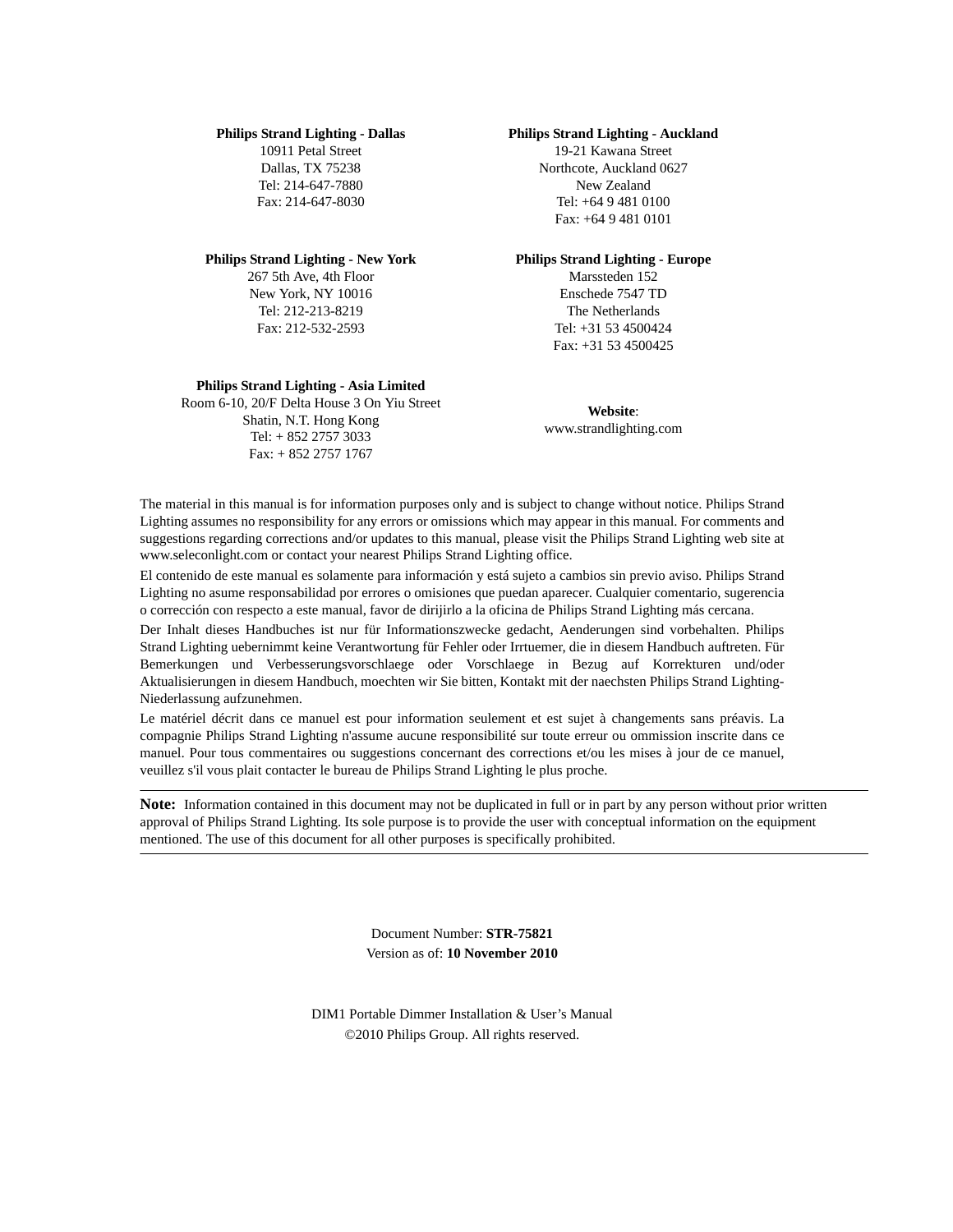$\mu$ 

## **IMPORTANT INFORMATION**

#### <span id="page-2-0"></span>**Warnings and Notices**

When using electrical equipment, basic safety precautions should always be followed including the following:

a. **READ AND FOLLOW ALL SAFETY INSTRUCTIONS**.



- c. Do not mount near gas or electric heaters.
- d. Equipment should be mounted in locations and at heights where it will not readily be subjected to tampering by unauthorized personnel.
- e. The use of accessory equipment not recommended by the manufacturer may cause an unsafe condition.
- f. Not for residential use. Do not use this equipment for other than intended use.
- g. Refer service to qualified personnel.

#### **SAVE THESE INSTRUCTIONS**.

**WARNING**: You must have access to a main circuit breaker or other power disconnect device before installing any wiring. Be sure that power is disconnected by removing fuses or turning the main circuit breaker off before installation. Installing the device with power on may expose you to dangerous voltages and damage the device. A qualified electrician must perform this installation.

**WARNING**: Refer to National Electrical Code® and local codes for cable specifications. Failure to use proper cable can result in damage to equipment or danger to personnel.

**WARNING**: This equipment is intended for installation in accordance with the National Electric Code® and local regulations. It is also intended for installation in indoor applications only. Before any electrical work is performed, disconnect power at the circuit breaker or remove the fuse to avoid shock or damage to the control. It is recommended that a qualified electrician perform this installation.

#### <span id="page-2-1"></span>**Additional Resources for DMX512**

For more information on installing DMX512 control systems, the following publication is available for purchase from the United States Institute for Theatre Technology (USITT), "Recommended Practice for DMX512: A Guide for Users and Installers, 2nd edition" (ISBN: 9780955703522). USITT Contact Information:

> **USITT 6443 Ridings Road Syracuse, NY 13206-1111 USA 1-800-93USITT www.usitt.org**

#### <span id="page-2-2"></span>**Philips Strand Lighting Limited Two-Year Warranty**

Philips Strand Lighting offers a two-year limited warranty of its products against defects in materials or workmanship from the date of delivery. A copy of Philips Strand Lighting two-year limited warranty containing specific terms and conditions can be obtained from the Philips Strand Lighting web site at www.strandlighting.com or by contacting your local Philips Strand Lighting office.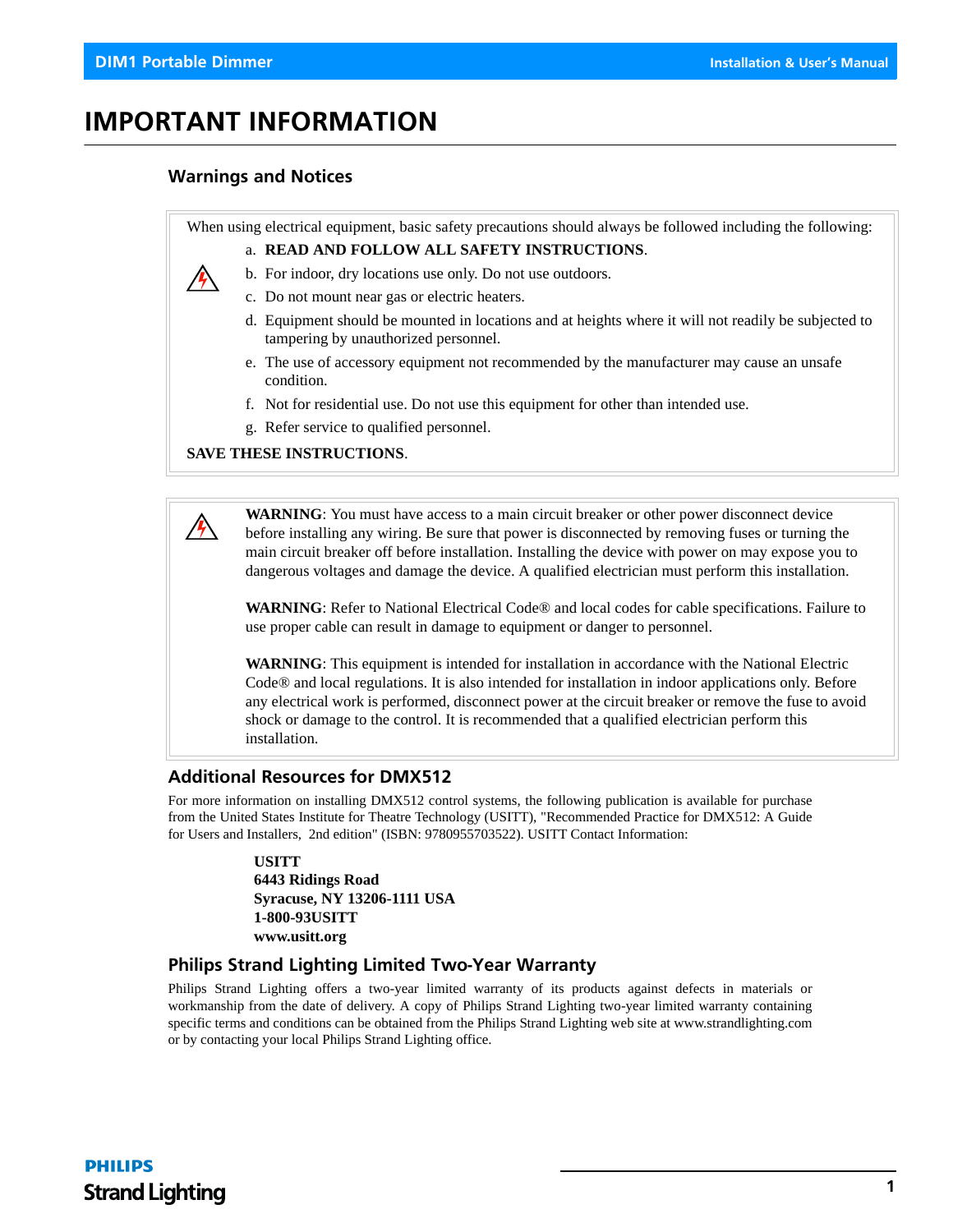## <span id="page-3-0"></span>**TABLE OF CONTENTS**

| <b>MPORTANT INFORMATION</b>          |  |
|--------------------------------------|--|
|                                      |  |
|                                      |  |
|                                      |  |
| <b>TABLE OF CONTENTS</b>             |  |
| <b>PREFACE</b>                       |  |
|                                      |  |
|                                      |  |
|                                      |  |
| <b>DIM1 PORTABLE DIMMER OVERVIEW</b> |  |
|                                      |  |
|                                      |  |
|                                      |  |
| <b>INSTALLATION AND SET UP</b>       |  |
|                                      |  |
|                                      |  |
|                                      |  |
|                                      |  |
| <b>OPERATION</b>                     |  |
|                                      |  |
|                                      |  |
|                                      |  |
|                                      |  |
|                                      |  |
|                                      |  |
|                                      |  |
|                                      |  |
| <b>TECHNICAL SPECIFICATIONS</b>      |  |
|                                      |  |
|                                      |  |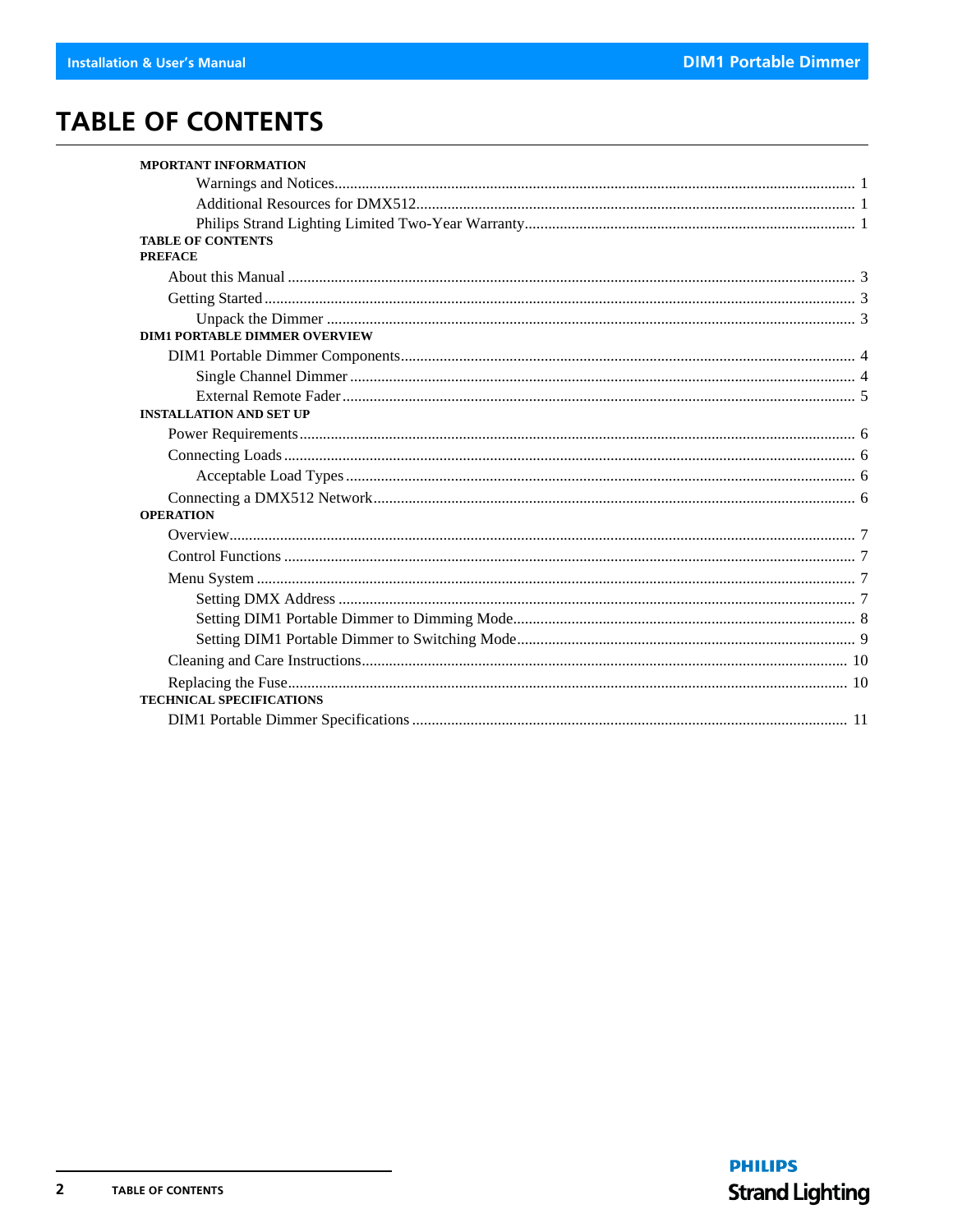## <span id="page-4-0"></span>**PREFACE**

## <span id="page-4-1"></span>**1. About this Manual**

The document provides installation and operation instructions for the following products:

- DIM1 Portable Dimmer with UK 15A Connector (catalog number 75821)
- DIM1 Portable Dimmer with Australian Connector (catalog number 75822)
- DIM1 Portable Dimmer with Schuko Connector (catalog number 76574)

Please read all instructions before installing or using this product. *Retain this manual for future reference*. Additional product information and descriptions may be downloaded at www.strandlighting.com.

## <span id="page-4-2"></span>**2. Getting Started**

#### <span id="page-4-3"></span>**Unpack the Dimmer**

Unpack the dimmer from the packaging and check that the following components are contained within. If any parts are missing, or damaged, please contact the carrier and your nearest Philips Strand Lighting office.



**DIM1 External Remote Fader**

#### **Sixer Console Components for 120V Markets (catalog number 75801):**

- DIM1 Portable Dimmer
- External Remote Fader
- Installation & User's Manual (this document)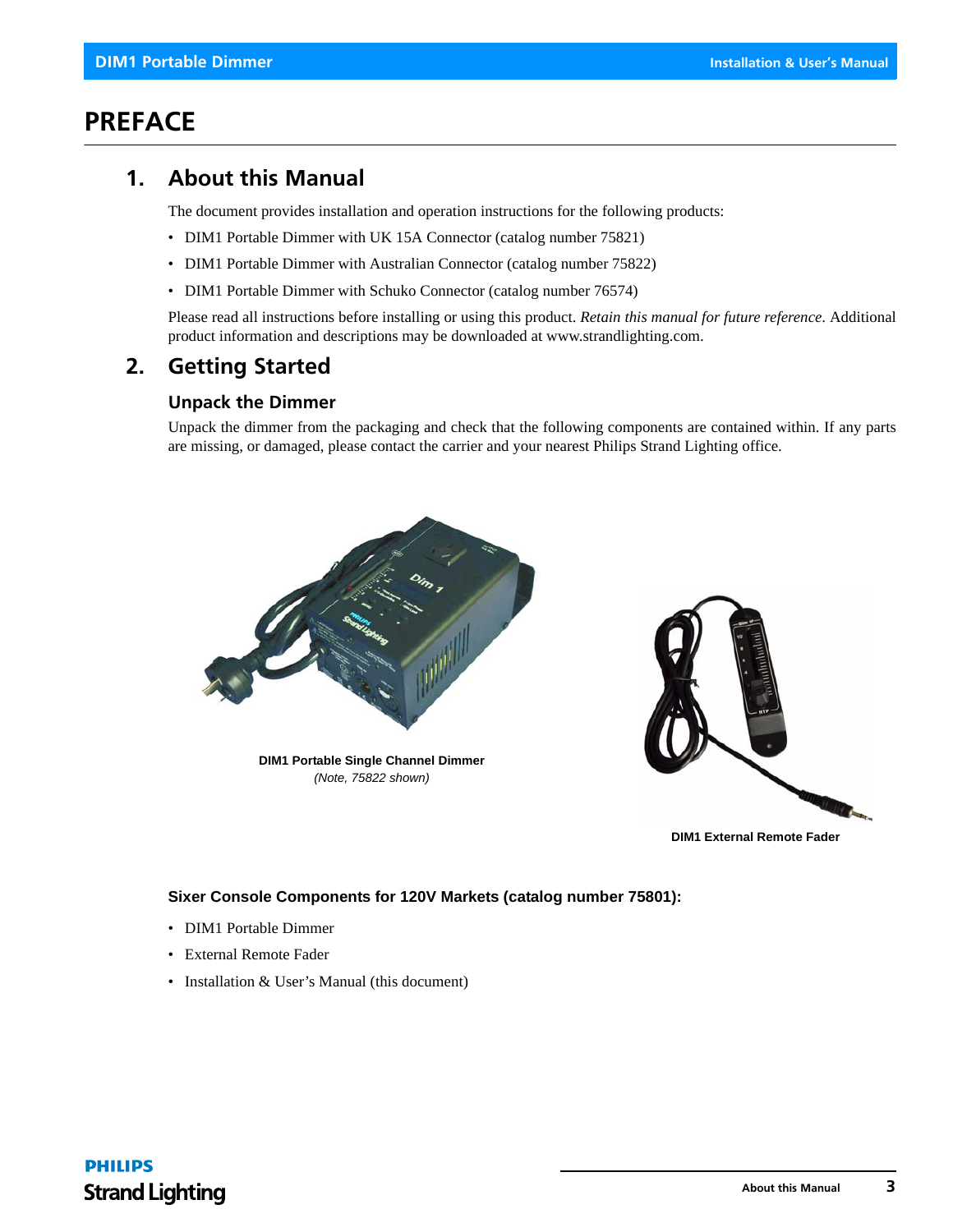## <span id="page-5-0"></span>**DIM1 PORTABLE DIMMER OVERVIEW**

## <span id="page-5-1"></span>**1. DIM1 Portable Dimmer Components**

#### <span id="page-5-2"></span>**Single Channel Dimmer**



## **PHILIPS Strand Lighting**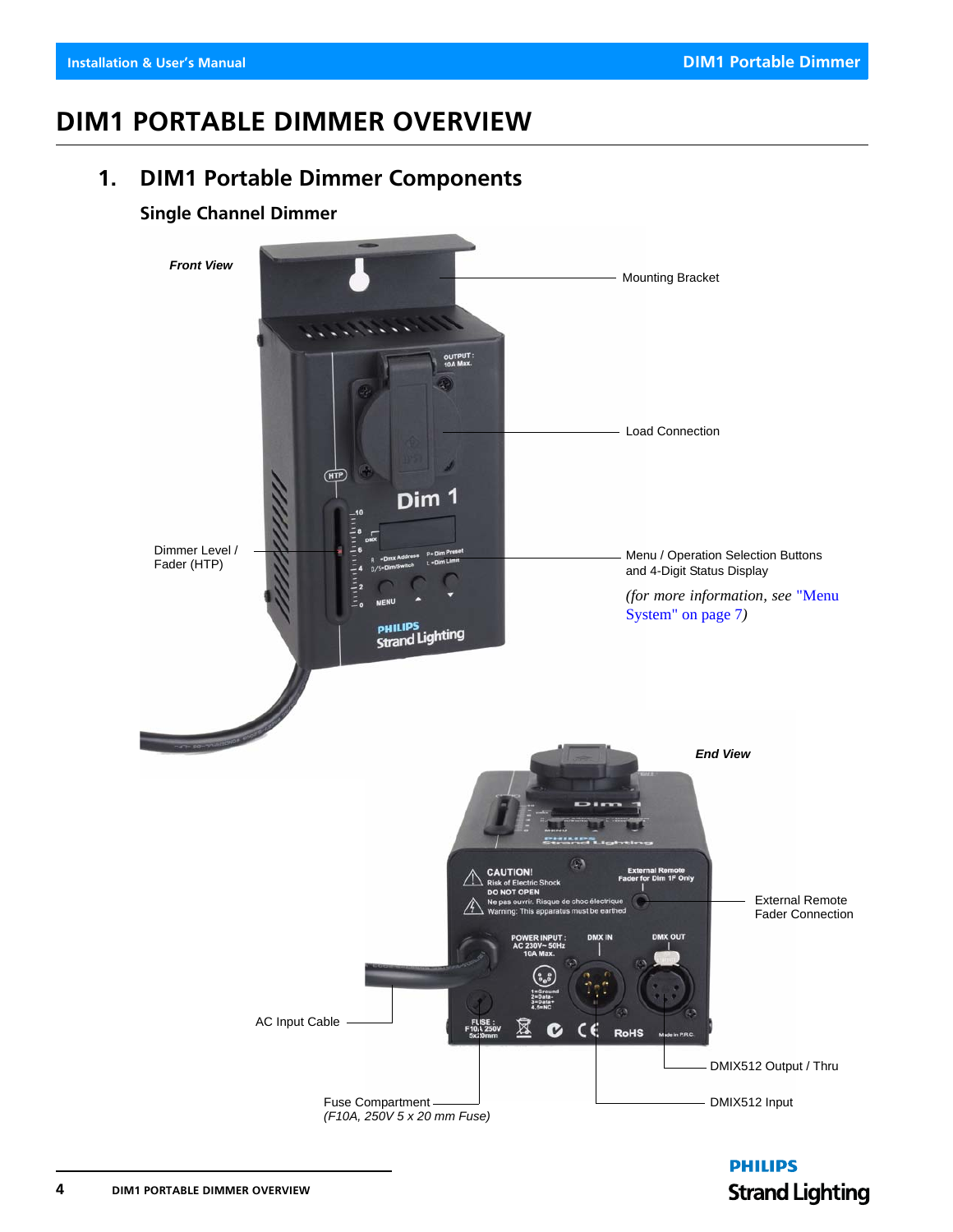#### <span id="page-6-0"></span>**External Remote Fader**

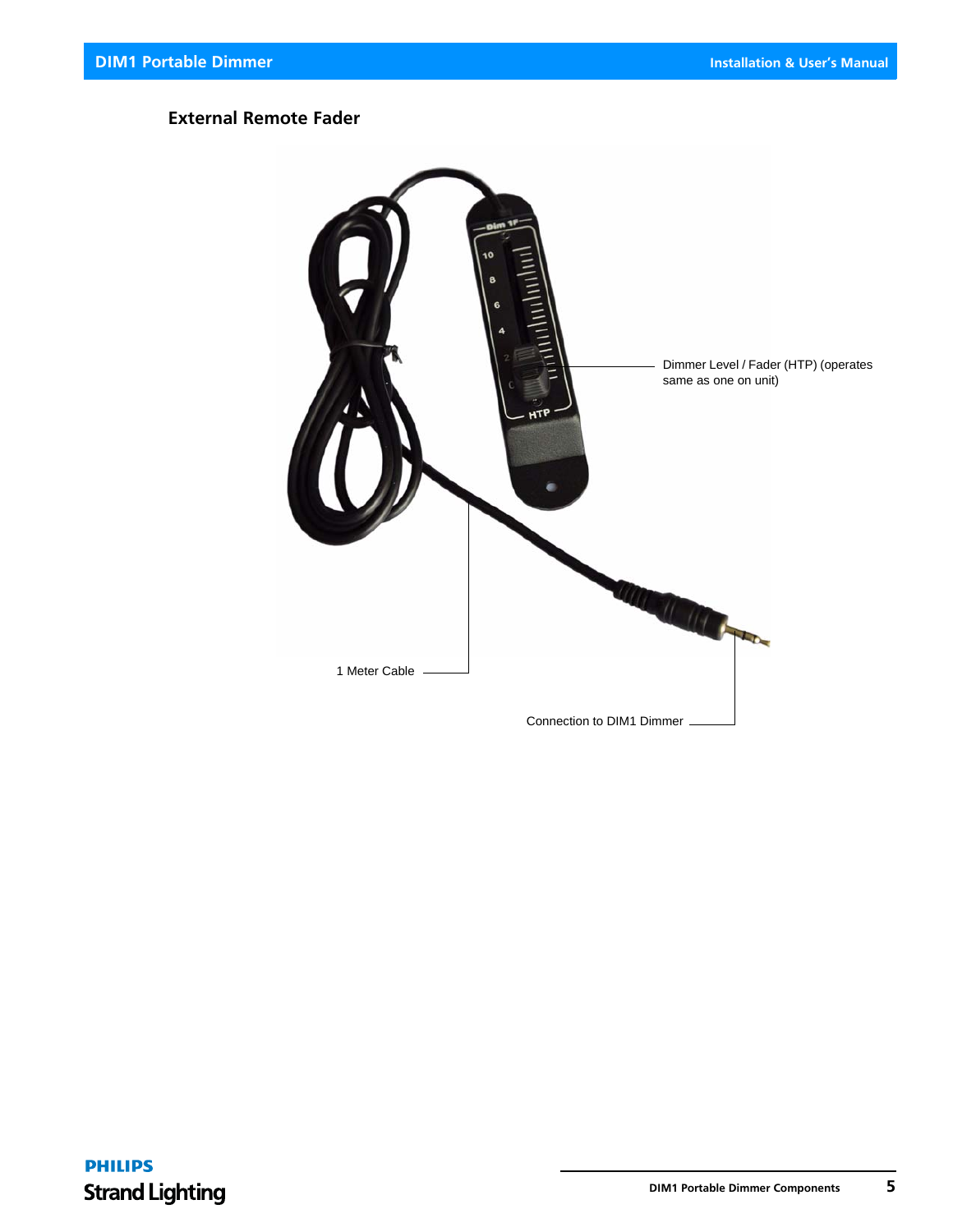## <span id="page-7-0"></span>**INSTALLATION AND SET UP**

### <span id="page-7-1"></span>**1. Power Requirements**

The DIM1 Portable Dimmer operates on 230 / 240 volts AC at 50 Hz. It is powered via its supplied AC power cable. The dimmer draws up to 10 Amps (maximum). The unit contains an on-board, replaceable 10A fuse. Refer to ["Replacing the Fuse" on page 10](#page-11-1) for fuse replacement instructions.

## <span id="page-7-2"></span>**2. Connecting Loads**

The DIM1 Portable Dimmer is available with three types of AC input and load connectors. Refer to ["About this](#page-4-1) [Manual" on page 3](#page-4-1) for details. Depending on model purchased, connect the dimmer to a suitable power source and then connect load to dimmer.



**WARNING!** Do not alter or change the AC input or load connectors on the DIM1 Portable Dimmer. Doing so will void the product warranty. Any service or maintenance should only be performed by Strand Lighting or an Authorized Strand Lighting Service Center.

#### <span id="page-7-3"></span>**Acceptable Load Types**

The DIM1 Portable Dimmer can handle the following loads (up to its specified ratings) only:

| Load Type          | <b>DIM1 Mode</b> |                  |  |
|--------------------|------------------|------------------|--|
|                    | Dimming          | Switch (Non-Dim) |  |
| Incandescent       | Yes              | Yes              |  |
| <b>Fluorescent</b> | <b>No</b>        | Yes              |  |
| <b>Inductive</b>   | <b>No</b>        | Yes              |  |
| ED                 | <b>No</b>        | Yes              |  |

## <span id="page-7-4"></span>**3. Connecting a DMX512 Network**

Basic DMX512 installation consists of connecting a DIM1 Portable Dimmer to a DMX512 controller in "daisychain" fashion. A cable runs from the DMX512 controller to a DIM1 Portable Dimmer and to other DMX512 devices in the system. Note, the DIM1 Portable Dimmer does not have to be first device in the DMX512 signal chain.

**Note:** For more information on DMX512 networking and systems, refer to ["Additional Resources for DMX512" on](#page-2-1)  [page 1](#page-2-1). For DIM1 Portable Dimmer DMX512 menu operation, refer to ["OPERATION" on page 7](#page-8-0).



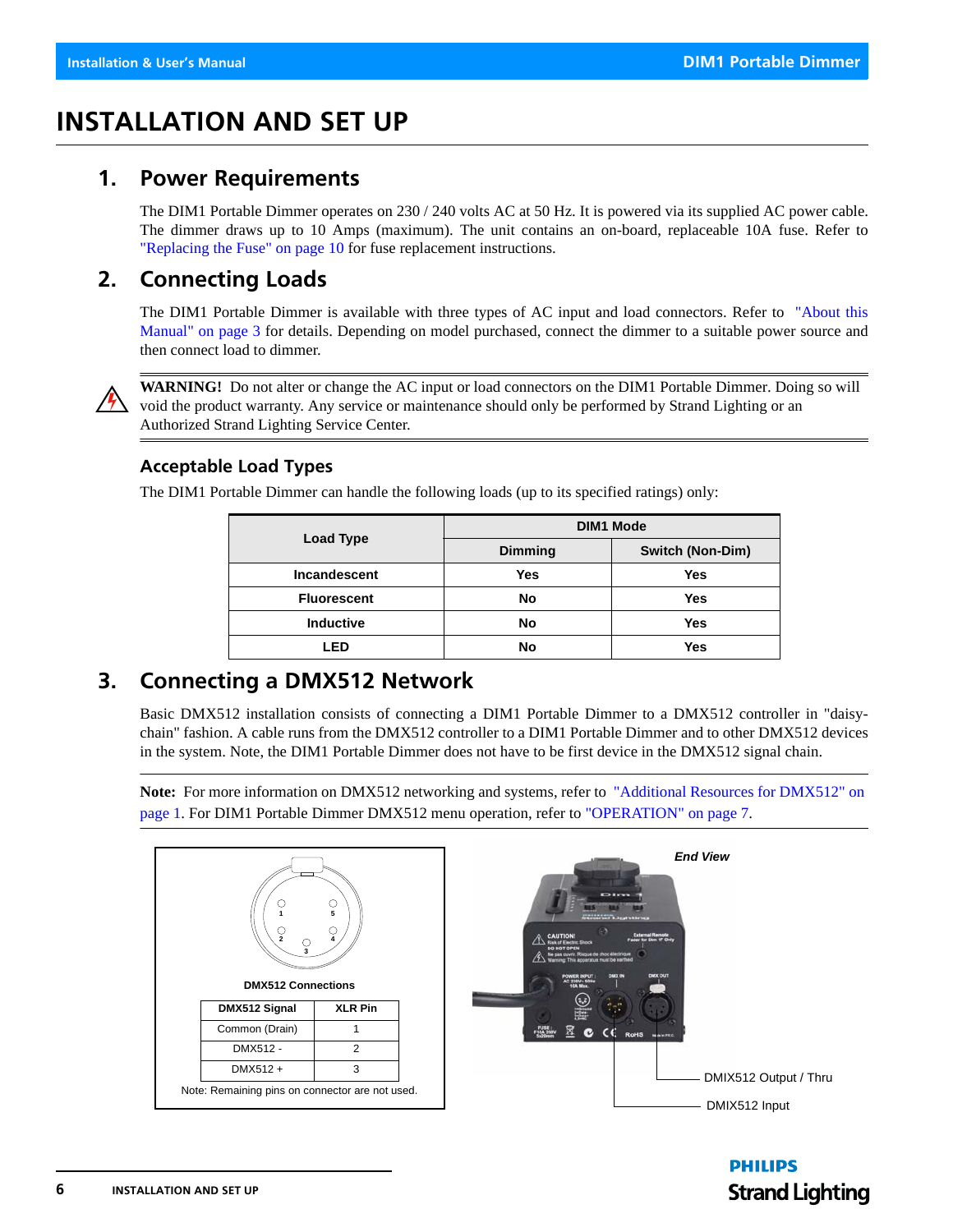## <span id="page-8-0"></span>**OPERATION**

#### <span id="page-8-1"></span>**1. Overview**

The DIM1 Portable Dimmer offers simple dimming and switch control to luminaires, color changers, or other loads that do not have the on-board capability to be controlled by DMX512. The DIM1 Portable Dimmer can be setup to operate in either dimmer or non-dim (switching) mode.

## <span id="page-8-2"></span>**2. Control Functions**

The DIM1 Portable Dimmer is controlled via DMX512 or its on-board (or external remote), simple-to-use fader.

• The on-board or external fader adjusts channel light intensity.



*DIM1 On-Board Fader*

- The fader can be used to control the connected load for dimming or switching operation. It also can set the HTP (Highest Takes Precedence) operation of the unit.
- For DMX512 operation, the unit must have its DMX512 set through its on-board menu system. For details, see ["Setting DMX Address"](#page-8-4).

## <span id="page-8-3"></span>**3. Menu System**

#### <span id="page-8-4"></span>**Setting DMX Address**

**To set the DMX address on the DIM1 Portable Dimmer:**

- Step 1. Connect dimmer to a suitable AC source.
- Step 2. The unit will display the current DMX address. If the display does not show an "A", press Menu button until an "A" appears. The unit is in DMX Addressing mode. Note, during DMX addressing, the unit's output is disabled.
- Step 3. At menu, using UP and DOWN arrow buttons, set DMX address as desired.



## **PHILIPS Strand Lighting**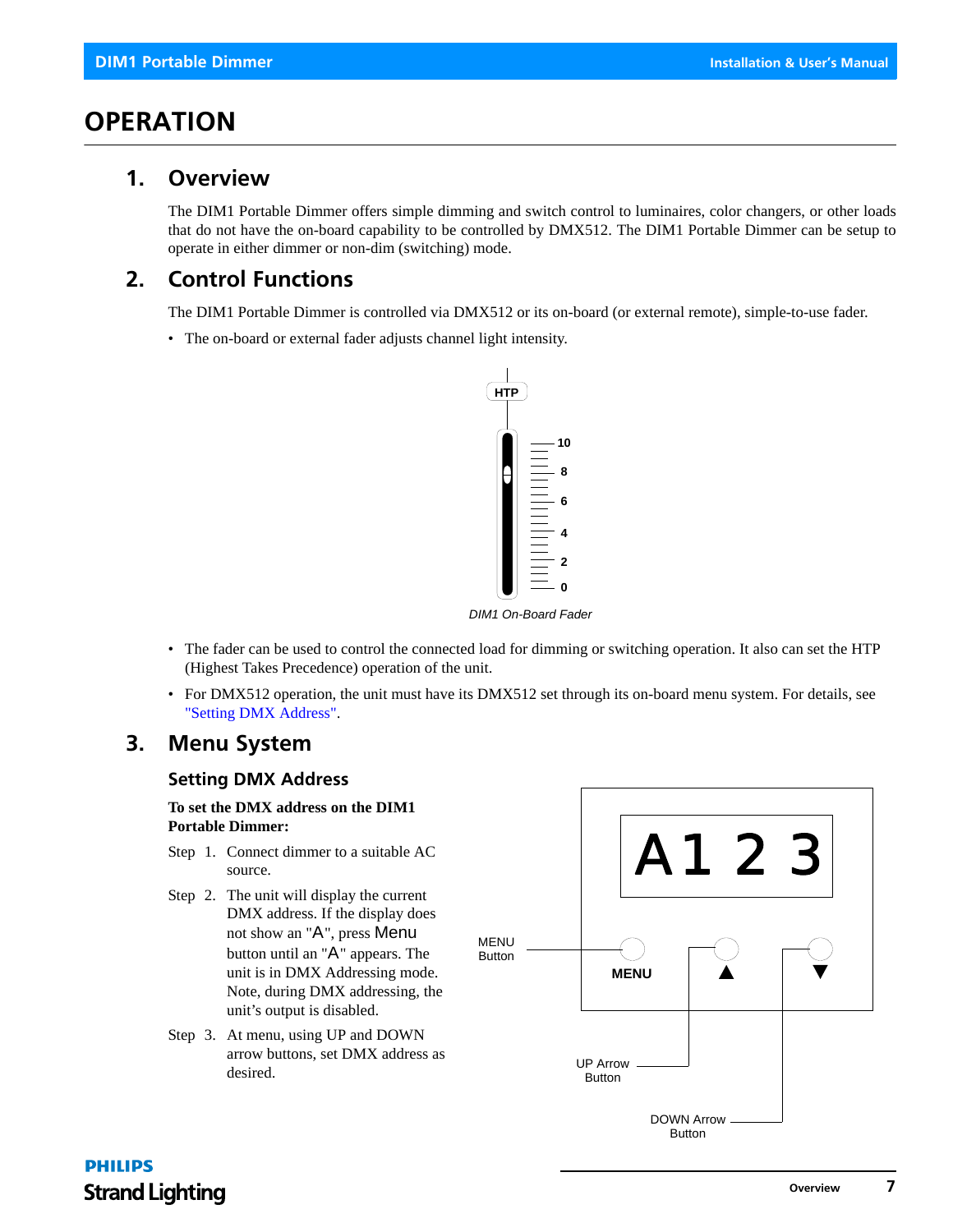#### <span id="page-9-0"></span>**Setting DIM1 Portable Dimmer to Dimming Mode**

#### **To set the DIM1 Portable Dimmer to dimming mode:**

- Step 1. Connect dimmer to a suitable AC source.
- Step 2. The unit will display the current DMX address.
- Step 3. Tap UP or DOWN arrow buttons until a "D" appears. The unit is in Dimming mode.
- Step 4. Press Menu button until a "L" appears. The unit is in Dimmer Limit mode.
- Step 5. At menu, using UP and DOWN arrow buttons, set Dimmer Limit as desired (between 10 and 100 percent). This will set the dimmer's upper limit. Note, Tap buttons to advance one value up or one value down. Press and hold to change values quickly.
- Step 6. Once the Dimmer Limit is selected and set, it is saved automatically.
- Step 7. Press MENU button to enter Dimmer Preset Mode.
- Step 8. At menu, using UP and DOWN arrow buttons, set Dimmer Preset value as desired (between 00 and 100). This will set the dimmer's preset.
- Step 9. Once all values or selections are complete, press MENU button to exit and save options. The unit should display its current DMX address.



UP Arrow

Button

DOWN Arrow **Button** 

## **PHILIPS Strand Lighting**

#### **8 OPERATION**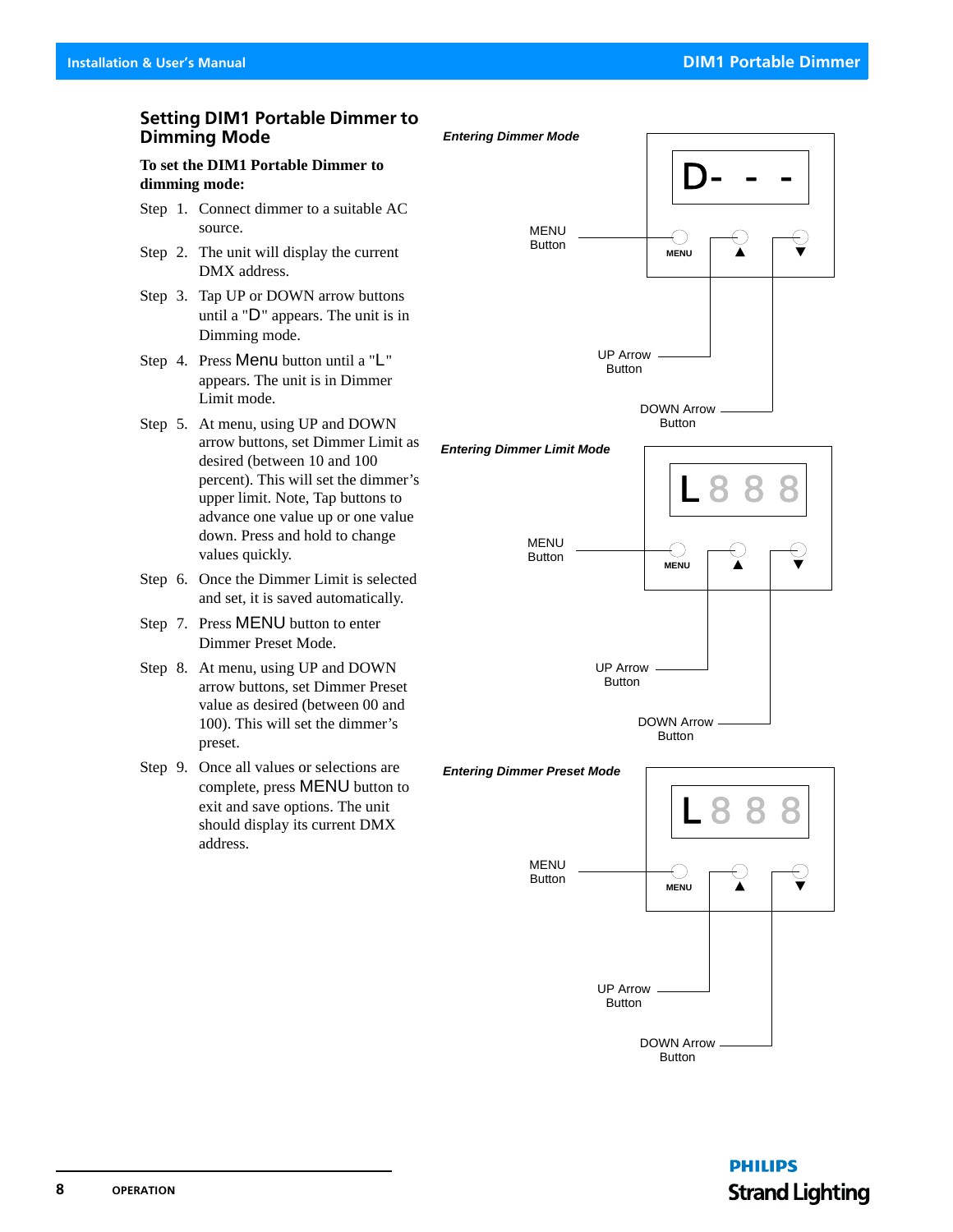#### <span id="page-10-0"></span>**Setting DIM1 Portable Dimmer to Switching Mode**

#### **To set the DIM1 Portable Dimmer to switching mode:**

- Step 1. Connect dimmer to a suitable AC source.
- Step 2. The unit will display the current DMX address.
- Step 3. Tap UP or DOWN arrow buttons until a "S" appears. The unit is in Dimming mode.
- Step 4. Press Menu button to enter Switching Mode.
- Step 5. Switching mode consists of:
	- a. S-ON (Switching Mode ON). In S-ON mode, the output of DIM1 is switched ON regardless of DMX512 control signal.
	- b. S-OF (switching mode OFF). In S-OF mode, DIM1, when it sees a DMX512 value of 40% or more, the unit turns ON the load. When the DMX512 value is less than 40%, it turns the load OFF.
- Step 6. Once the Switching Mode is selected and set, it is saved automatically.
- Step 7. Once all selections are complete, press MENU button to exit and save options. The unit should display its current DMX address.

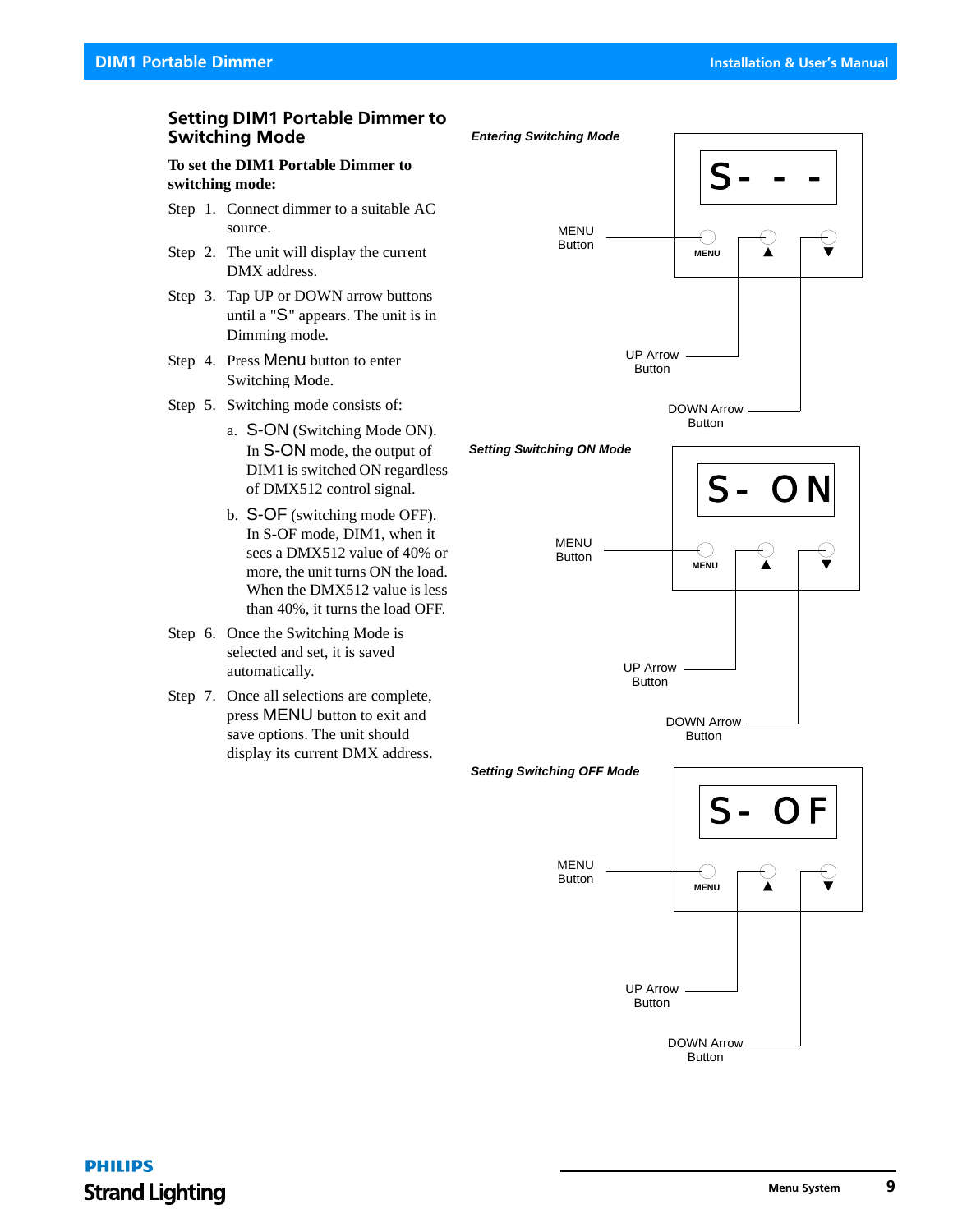## <span id="page-11-0"></span>**4. Cleaning and Care Instructions**



**WARNING!** All cleaning should be performed with power completely removed from the unit. Never attempt to open unit. There are no user-serviceable parts. Under no circumstances should ammonia-based cleaners, acetone, or other harsh solvents be used on or near the DIM1 Portable Dimmer. These types of cleaners or solvents can permanently damage the unit.

Being a solid-state device, the DIM1 Portable Dimmer requires very little routine maintenance by the user. See ["Warnings and Notices" on page 1](#page-2-0) for additional information and warnings.

- Each time, before using, check the condition of all connectors. If any connectors or the unit shows signs of damage, do not use.
- Disconnect DIM1 Portable Dimmer from AC supply source when not in use.
- Allow for adequate ventilation around unit. Do not install unit in an enclosure or restrict airflow.
- Should the unit become dirty, unplug from power source and clean unit using a lint-free cleaning cloth.

If you have any questions regarding the use or care of your DIM1 Portable Dimmer, please contact Philips Strand Lighting technical support or your local Authorized Dealer.

## <span id="page-11-1"></span>**5. Replacing the Fuse**



**WARNING!** Remove and disconnect power source completely before replacing the fuse. Setting the dimmer to its lowest level does not disconnect power from unit.



**WARNING!** Any service and maintenance, other than described herein, should be performed by an Authorized Philips Strand Lighting Dealer or Service Center. The DIM1 Portable Dimmer contains no user-serviceable parts.

#### **To replace the fuse in a DIM1 Portable Dimmer:**

Step 1. Disconnect unit from AC supply source.

Step 2. At fuse compartment, remove fuse cover using a flat screwdriver.



Fuse Compartment *(F10A, 250V 5 x 20 mm Fuse)*

- Step 3. Replace fuse with a specified fuse (F10A, 250V 5 x 20 mm Fuse).
- Step 4. Replace fuse cover.
- Step 5. Reconnect DIM1 Portable Dimmer to power source and test operation.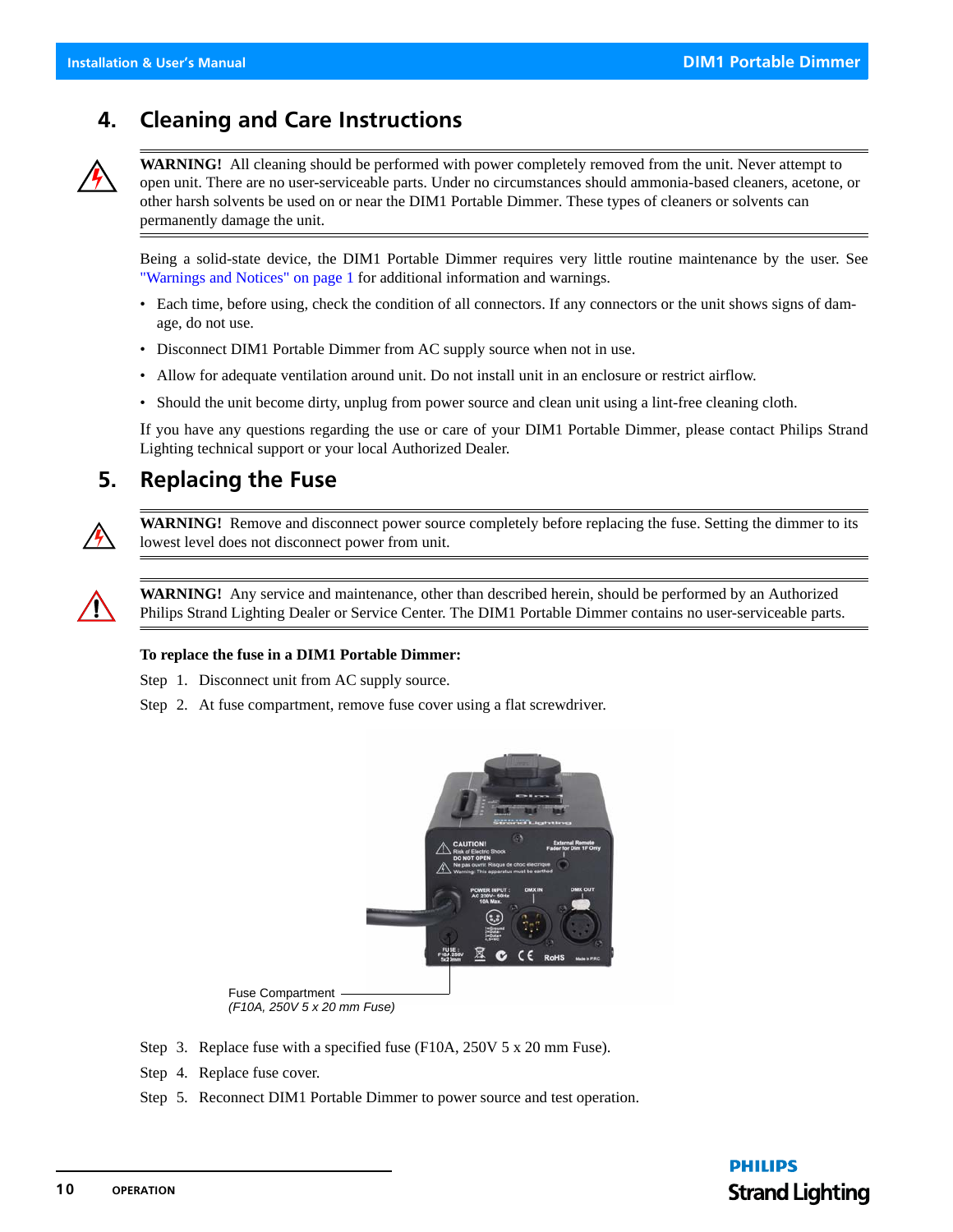## <span id="page-12-0"></span>**TECHNICAL SPECIFICATIONS**

## <span id="page-12-1"></span>**1. DIM1 Portable Dimmer Specifications**

| Supply Voltage:      | 230 / 240 VAC, 3-Phase up to 60A                                                                                                                                                        |
|----------------------|-----------------------------------------------------------------------------------------------------------------------------------------------------------------------------------------|
| Current:             | 10 Amps (maximum)                                                                                                                                                                       |
| Frequency:           | 50/60Hz                                                                                                                                                                                 |
| Rise Time:           | 110 microsecond chokes                                                                                                                                                                  |
| Control Signal:      | DMX512 (1990)                                                                                                                                                                           |
| DMX512 Connections:  | DMX512 Input / Output (thru) 5-Pin Connectors                                                                                                                                           |
| Ambient Temperature: | 0 to 37 degrees C (32 to 99 degrees F)                                                                                                                                                  |
| Humidity:            | 0%-95% Non condensing                                                                                                                                                                   |
| Weight:              | 1.1 kg $(2.4 \text{ lbs})$                                                                                                                                                              |
| Dimensions:          | DIM1: 185 mm (H) x 93 mm (W) x 80 mm (D) / 7.3 in (H) x 3.7 in (W) x 3.2 in (D)                                                                                                         |
| Compliance:          | CE Marked, EMC emissions to EN5008-1, EMC emissions to EN50081-1, EN55014; EMC<br>immunity to EN50082-1, IEC1000-2-2; Also part 12 BS5486, design and Build: ISO9000,<br><b>UL 1950</b> |

**Note:** For complete model specifications, features, etc., refer to the product specification sheet or visit the Philips Strand Lighting web site at www.strandlighting.com for more details.



 $C \in$